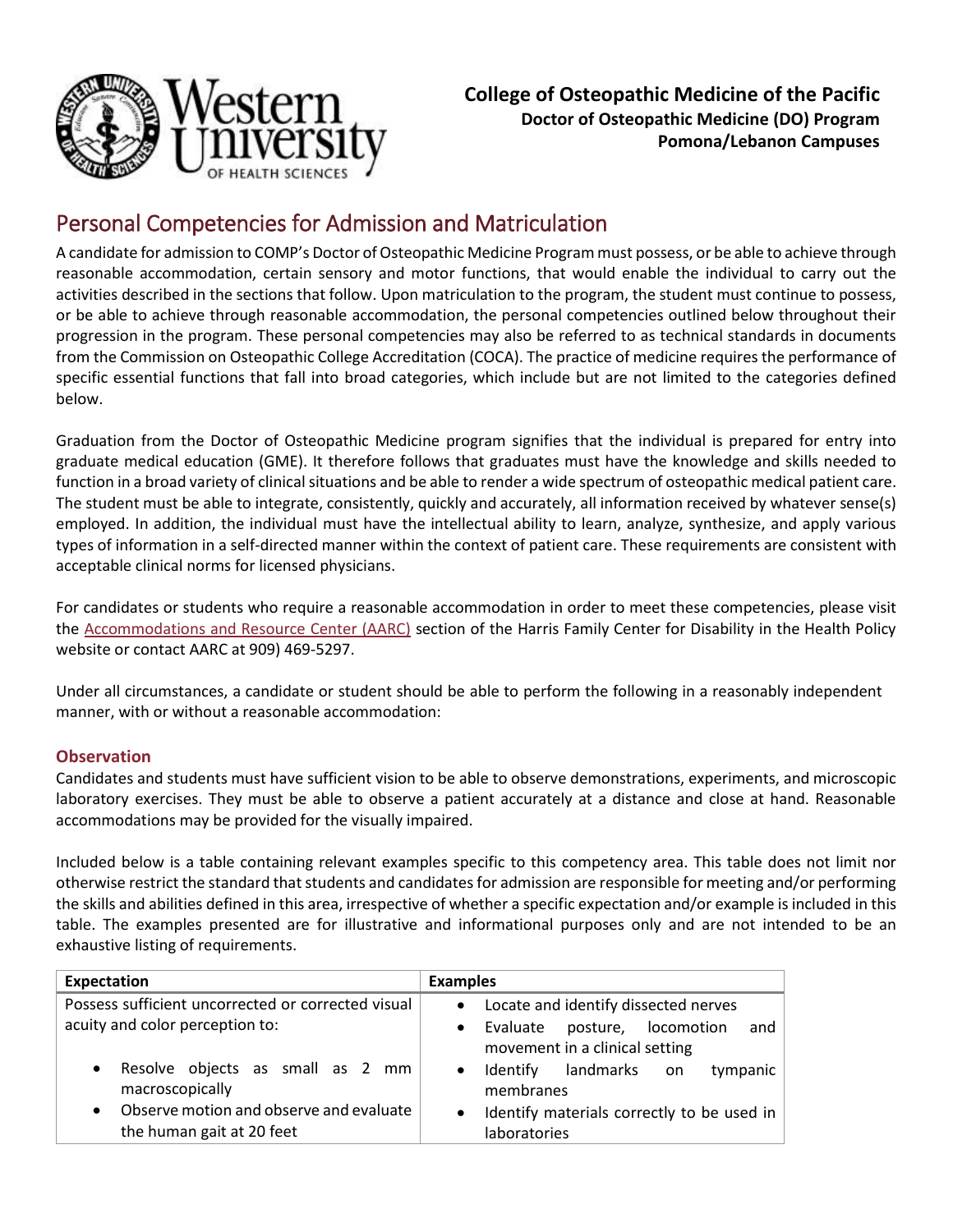| <b>Expectation</b>                                                                                             | <b>Examples</b>                                                                                                                                                                                                                                                                                                                               |
|----------------------------------------------------------------------------------------------------------------|-----------------------------------------------------------------------------------------------------------------------------------------------------------------------------------------------------------------------------------------------------------------------------------------------------------------------------------------------|
| See an object from a background of other<br>$\bullet$<br>objects<br>See the difference in objects<br>$\bullet$ | Locate, identify and describe foreign<br>$\bullet$<br>bodies, blood vessels, sutures and skin<br><b>lesions</b><br>Read printed materials on handouts,<br>$\bullet$<br>exams and computer screens<br>• Discriminate body height and depth<br>differences and identify anatomic<br>landmarks for symmetry and postural<br>differences visually |

### **Communication**

Candidates and students must be able to communicate with patients and colleagues. They must be able to hear and speak, and be fluent in the English language.

Included below is a table containing relevant examples specific to this competency area. This table does not limit nor otherwise restrict the standard that students and candidates for admission are responsible for meeting and/or performing the skills and abilities defined in this area, irrespective of whether a specific expectation and/or example is included in this table. The examples presented are for illustrative and informational purposes only and are not intended to be an exhaustive listing of requirements.

| <b>Expectation</b>                                                                                                     | <b>Examples</b>                                                                                                                                                                                                                                                                                                                                                                                                                                                                                                                                                                                                                                                                                                                                                                                    |
|------------------------------------------------------------------------------------------------------------------------|----------------------------------------------------------------------------------------------------------------------------------------------------------------------------------------------------------------------------------------------------------------------------------------------------------------------------------------------------------------------------------------------------------------------------------------------------------------------------------------------------------------------------------------------------------------------------------------------------------------------------------------------------------------------------------------------------------------------------------------------------------------------------------------------------|
| Have fluency in formal and colloquial oral and<br>written English skills                                               | Demonstrate command of the course material<br>$\bullet$<br>to a professor or attending physician<br>Comprehend oral lectures, ask questions and<br>$\bullet$<br>comprehend answers<br>Explain procedures and discuss results with<br>$\bullet$<br>professors and fellow students<br>Explain medical conditions to patients,<br>$\bullet$<br>attending physicians and fellow students<br>Explain procedures and discuss test results on<br>$\bullet$<br>prescribed treatments with<br>patients,<br>attending physicians and fellow students<br>Comprehend laboratory safety<br>and<br>$\bullet$<br>emergency situation instructions<br>Be able to effectively compose written<br>٠<br>communication, including documentation of<br>patient history, physical exam, assessment<br>and treatment plan |
| Perceive and convey sentiments non-verbally and<br>effectively with patients and all members of the<br>healthcare team | Recognize, comprehend,<br>and<br>respond<br>$\bullet$<br>appropriately to spoken or<br>non-verbal<br>communication of distress or discomfort                                                                                                                                                                                                                                                                                                                                                                                                                                                                                                                                                                                                                                                       |

### **Motor**

Candidates and students must have sufficient motor functions to enable them to execute movements that are reasonably required to provide general and emergency treatment of patients (i.e. palpation, auscultation, percussion, and other diagnostic and therapeutic modalities). These actions require coordination of both gross and fine muscular movements, equilibrium, and functional use of the senses of touch and vision. Additionally, candidates and students must possess sufficient posture, balance, flexibility, mobility, strength, and endurance for standing, sitting, and participating in the laboratory, classroom, and clinical experiences.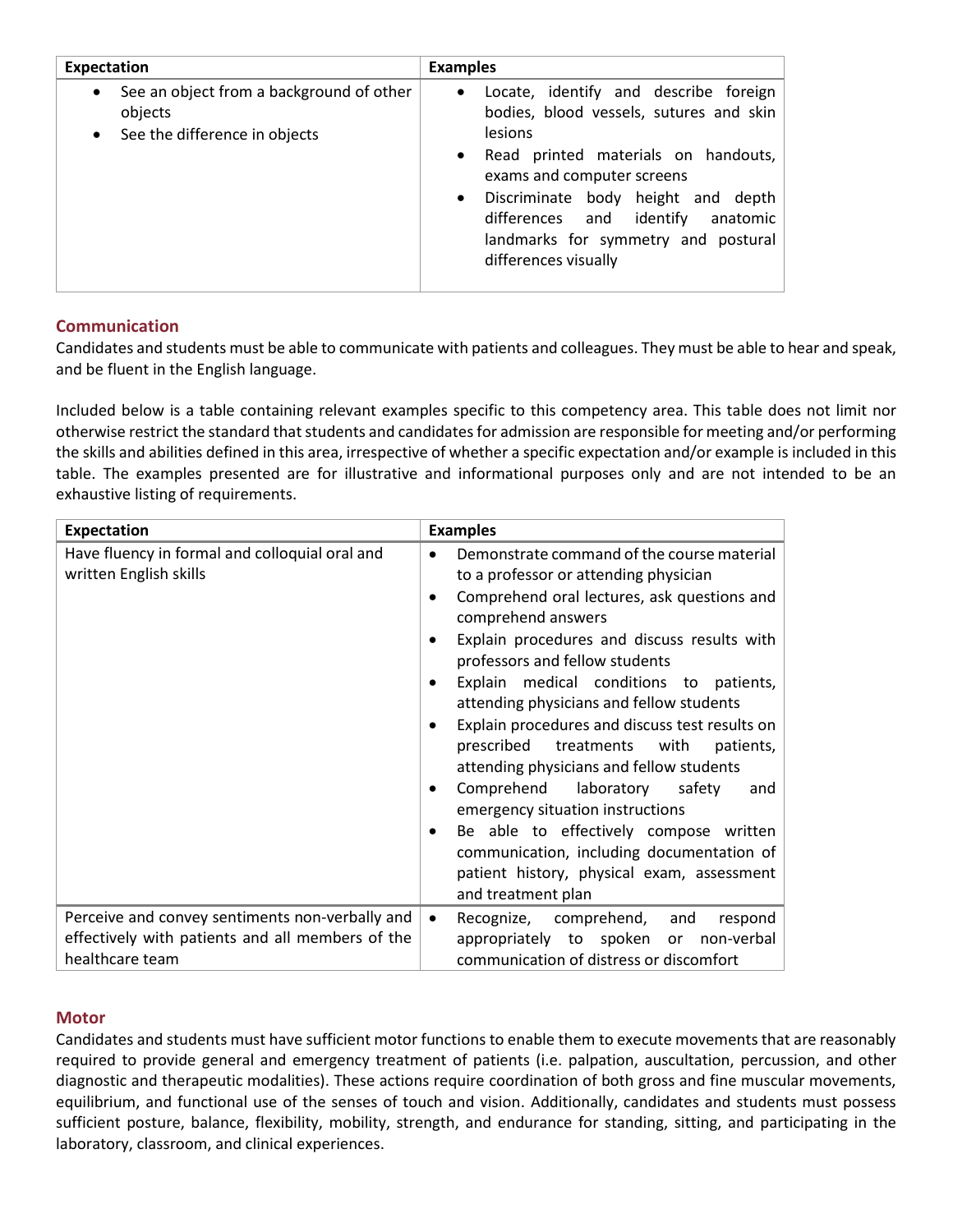Included below is a table containing relevant examples specific to this competency area. This table does not limit nor otherwise restrict the standard that students and candidates for admission are responsible for meeting and/or performing the skills and abilities defined in this area, irrespective of whether a specific expectation and/or example is included in this table. The examples presented are for illustrative and informational purposes only and are not intended to be an exhaustive listing of requirements.

| <b>Expectation</b>                                                                                                                      | <b>Examples</b>                                                                                                                                                                                                                                                                                                                                                                                                                                                                                                                                                                                                                                                                                                                                                                                                                                                                                            |
|-----------------------------------------------------------------------------------------------------------------------------------------|------------------------------------------------------------------------------------------------------------------------------------------------------------------------------------------------------------------------------------------------------------------------------------------------------------------------------------------------------------------------------------------------------------------------------------------------------------------------------------------------------------------------------------------------------------------------------------------------------------------------------------------------------------------------------------------------------------------------------------------------------------------------------------------------------------------------------------------------------------------------------------------------------------|
| Possess equilibrium and coordination of gross and<br>fine muscular movements                                                            | Possess sufficient strength and mobility to<br>$\bullet$<br>general<br>care<br>and<br>provide<br>emergency<br>treatment<br>to<br>patients<br>including<br>CPR,<br>administration of intravenous medication, the<br>application of pressure to stop bleeding, the<br>opening of obstructed airways, the suturing of<br>simple wounds, assist with<br>surgical<br>procedures (i.e., handing off of instruments,<br>perform<br>retraction), perform<br>simple<br>obstetrical maneuvers, and perform OMT<br>Coordinate fine movement of fingertips,<br>$\bullet$<br>palms, and wrists as in elevation of the<br>cranium<br>Stand with limited opportunity for gross<br>movement for a minimum of 2 hours at a time,<br>necessary for<br>particular<br>medical<br>as<br>procedures, such as performance<br>of<br>obstetrical delivery, assistance of surgical<br>delivery, and assistance of surgical procedure |
| sufficient visual-motor coordination<br><b>Possess</b><br>permitting delicate manipulations of specimens,<br>instruments, and equipment | Participate in laboratory exercises using and<br>$\bullet$<br>dissection instruments<br>Perform minor medical procedures such as<br>$\bullet$<br>venipuncture and suturing.                                                                                                                                                                                                                                                                                                                                                                                                                                                                                                                                                                                                                                                                                                                                |

### **Sensory**

Candidates and students must have enhanced sensory skills including accuracy within specific tolerances and functional use for laboratory, classroom, and clinical experiences. Candidates and students who are otherwise qualified but who have significant tactile, sensory, or proprioceptive disabilities must be medical evaluated. Examples of issues requiring further evaluation include, but are not limited to, individuals injured by significant burns, those with sensory motor deficits, cicatrix formation, or absence and/or malformations of the extremity (ies).

Included below is a table containing relevant examples specific to this competency area. This table does not limit nor otherwise restrict the standard that students and candidates for admission are responsible for meeting and/or performing the skills and abilities defined in this area, irrespective of whether a specific expectation and/or example is included in this table. The examples presented are for illustrative and informational purposes only and are not intended to be an exhaustive listing of requirements.

| Expectation                                                         | <b>Examples</b>                                                                                                                     |
|---------------------------------------------------------------------|-------------------------------------------------------------------------------------------------------------------------------------|
| Possess accurate sense of touch and temperature  <br>discrimination | Palpate the musculoskeletal system<br>$\bullet$<br>Perform history and physical examination<br>procedures specific to an individual |
|                                                                     | Perform a bimanual pelvic exam                                                                                                      |
|                                                                     | Palpate distances in depth, elevation and<br>width of body structures                                                               |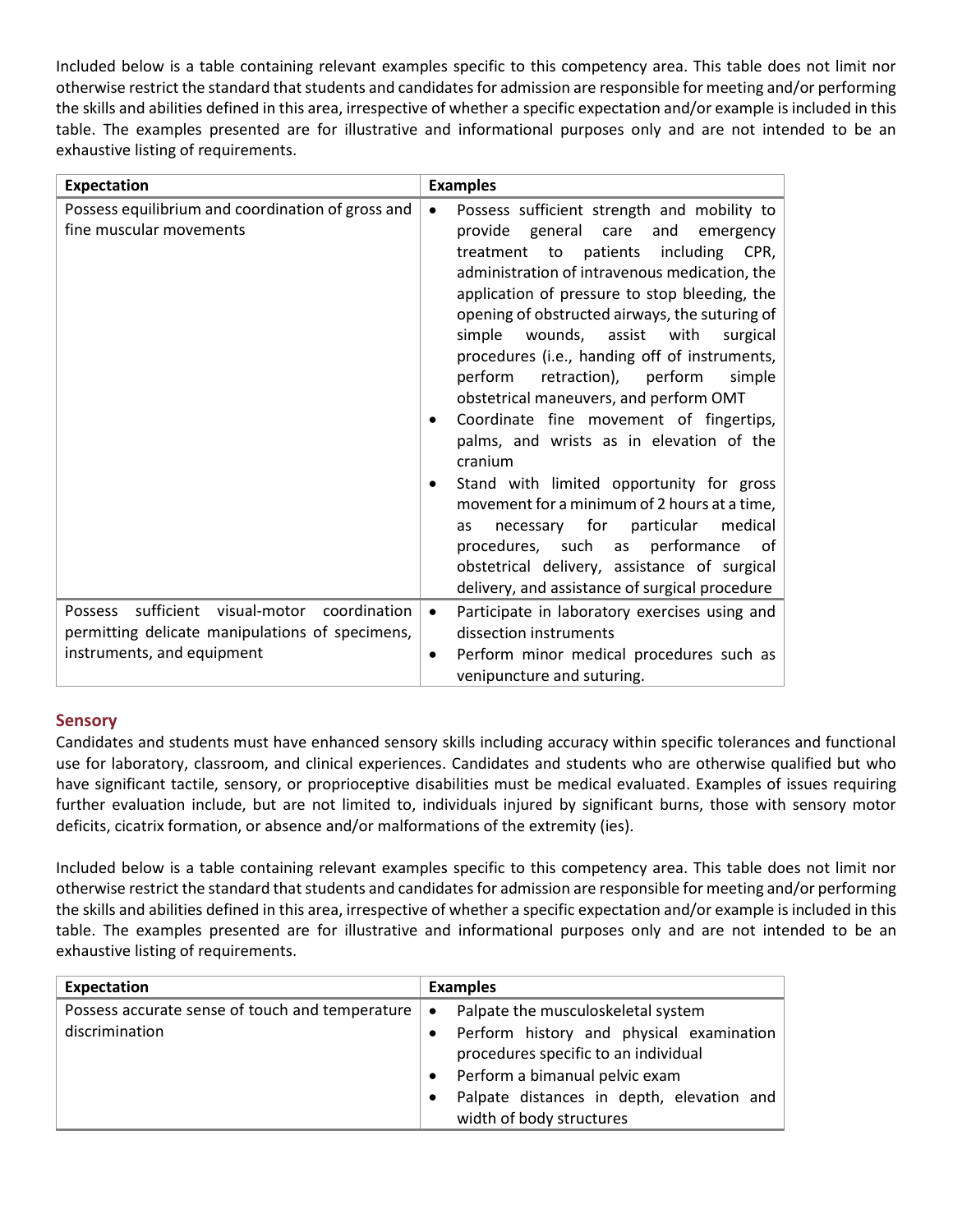| <b>Expectation</b>                | <b>Examples</b>                                                                                                                        |
|-----------------------------------|----------------------------------------------------------------------------------------------------------------------------------------|
|                                   | Palpate texture differences, hydration states,<br>$\bullet$<br>fine muscle tension differences, changes in<br>moisture and temperature |
| <b>Auditory and Visual Senses</b> | The ability to use a stethoscope<br>$\bullet$<br>Recognize structures and patient conditions<br>$\bullet$<br>accurately                |

### **Intellectual, Conceptual, Integrative, and Quantitative Abilities**

Candidates and students must demonstrate problem-solving skills, which involve intellectual, conceptual, integrative, and quantitative abilities. These abilities include memory, calculation, reasoning, analysis, and synthesis. In addition, candidates and students must be able to comprehend three-dimensional relationships and be able to understand and manipulate the spatial relationships of structures.

Included below is a table containing relevant examples specific to this competency area. This table does not limit nor otherwise restrict the standard that students and candidates for admission are responsible for meeting and/or performing the skills and abilities defined in this area, irrespective of whether a specific expectation and/or example is included in this table. The examples presented are for illustrative and informational purposes only and are not intended to be an exhaustive listing of requirements.

| <b>Expectation</b>                                                                                                                                | <b>Examples</b>                                                                                                                                                                                                                                                                                                                                                                                                                                                                                                                                                                                                                                                                                                                                                                                                                                                                                   |
|---------------------------------------------------------------------------------------------------------------------------------------------------|---------------------------------------------------------------------------------------------------------------------------------------------------------------------------------------------------------------------------------------------------------------------------------------------------------------------------------------------------------------------------------------------------------------------------------------------------------------------------------------------------------------------------------------------------------------------------------------------------------------------------------------------------------------------------------------------------------------------------------------------------------------------------------------------------------------------------------------------------------------------------------------------------|
| Be able to process multifunctional data and<br>sensory input requiring cognitive recall and motor<br>skills rapidly and initiate critical actions | Perform osteopathic or medical evaluation of<br>$\bullet$<br>patient posture and movement including<br>analysis of physiological, biomechanical,<br>behavioral, and environmental factors in a<br>timely manner, consistent with acceptable<br>clinical norms<br>Comprehend oral and written presentations<br>οf<br>material<br>that<br>and<br>communicate<br>understanding upon examination in a timely<br>manner, occasionally demonstrating a grasp<br>of the information within the same class<br>period as presented<br>Successfully complete objective<br>exams<br>$\bullet$<br>designed to assess whether students can<br>apply knowledge learned and successfully<br>complete problem-solving exercises<br>Evaluate emergency situations including<br>apnea, respiratory or cardiac arrest, bleeding<br>and severe trauma, requiring rapid responses<br>such as intubation and medication |

### **Behavioral, Professional, and Social Attributes**

Candidates and students must possess the professionalism required for full utilization of their intellectual abilities. They must show evidence that they can exercise good judgment and promptly complete all responsibilities involved in the education process and attendant to the assessment and care of patients. Candidates and students must also demonstrate that they can develop mature, sensitive, and effective relationships with faculty, staff, colleagues, and patients. Additionally, they must be able to tolerate physically and mentally taxing workloads, adapt to changing environments, display flexibility, and function in the face of the uncertainties inherent in patient care. Compassion, integrity, concern for others, interpersonal skills, interest, and motivation are some of the personal qualities that will be assessed during the admissions and educational processes.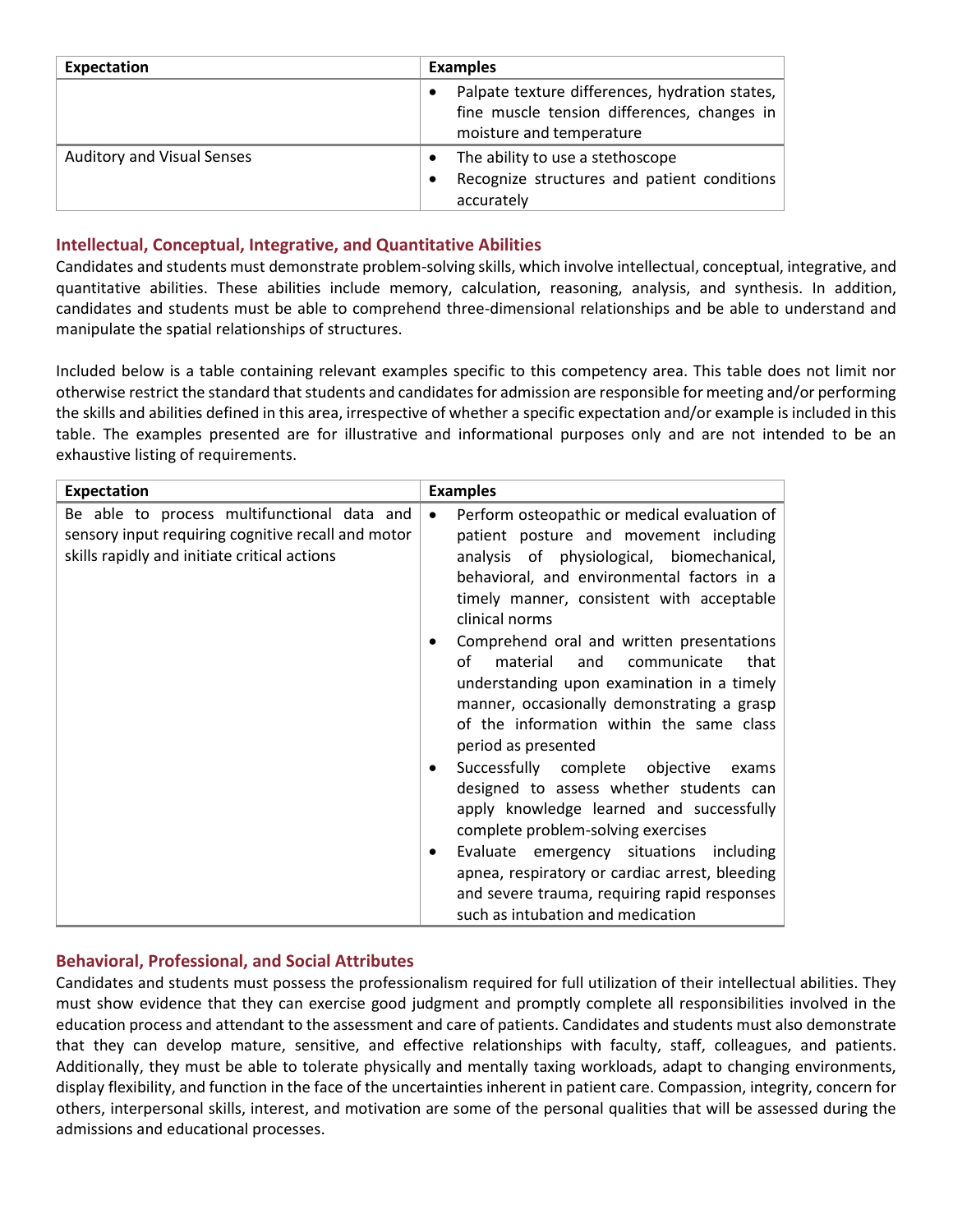Additionally, COMP maintains a curriculum that stresses the importance of the body as a unit and the applicability of touch as an integral part of diagnosis and treatment for all patients of all genders. To acquire competencies in physical diagnosis and osteopathic manipulative medical diagnosis and treatment, all students are required to touch others and be touched. Students are required to assume the role of the patient to develop an understanding of the patient experience throughout the curriculum. This includes but is not limited to permitting self and demonstrating on others physical exams such as abdominal, cardiac and musculoskeletal, osteopathic structural exams, osteopathic diagnosis, and osteopathic manipulative treatment.

Included below is a table containing relevant examples specific to this competency area. This table does not limit nor otherwise restrict the standard that students and candidates for admission are responsible for meeting and/or performing the skills and abilities defined in this area, irrespective of whether a specific expectation and/or example is included in this table. The examples presented are for illustrative and informational purposes only and are not intended to be an exhaustive listing of requirements.

| <b>Expectation</b>                                                                                                   | <b>Examples</b>                                                                                                                                                                                                                                                                                                                                                                                       |
|----------------------------------------------------------------------------------------------------------------------|-------------------------------------------------------------------------------------------------------------------------------------------------------------------------------------------------------------------------------------------------------------------------------------------------------------------------------------------------------------------------------------------------------|
| successfully,<br>including<br>Manage<br>priorities<br>competing demands and multiple tasks under<br>time constraints | Maintain<br>$\bullet$<br>satisfactory academic<br>progress<br>including completing exams and other time-<br>sensitive assessments and requirements,<br>including<br>patient<br>and<br>attending<br>care<br>mandatory classes, laboratory sessions and<br>educational programs                                                                                                                         |
| behavior, judgment and<br>Exhibit appropriate<br>ethical standards                                                   | Active participation in and contribution to<br>$\bullet$<br>learning situations<br>Maintain professional communications and<br>$\bullet$<br>interactions with faculty, staff, classmates,<br>patients, and all members of the health care<br>team<br>Adhere to the Standards of Professionalism<br>$\bullet$<br>and Ethics as described in the University and<br>College Catalogs and other documents |
| Adapt successfully to changing environments                                                                          | Maintain attention, actively participate and<br>$\bullet$<br>meaningfully contribute<br>to<br>dialog<br>and<br>practical applications in the classroom, small<br>group exercises, laboratory activities, and in<br>patient care                                                                                                                                                                       |
| constructive,<br>positive<br>Possess<br>and<br>mature<br>interpersonal skills, interest and motivation               | Accept criticism and respond with appropriate<br>$\bullet$<br>modification of behavior<br>Timely and adequately respond to personal or<br>$\bullet$<br>academic struggles; seek assistance, practice<br>planning and avoid procrastination                                                                                                                                                            |
| Participate as both a student patient and a student<br>physician in the learning environment                         | Allow for exposure and palpation of non-<br>$\bullet$<br>sexual body parts when serving as a student<br>patient in the learning environment<br>Expose and palpate non-sexual body parts<br>$\bullet$<br>when serving as a student physician in the<br>learning environment<br>Participate in learning, including dissection, of<br>$\bullet$<br>cadaveric donor patients                              |

### **Physical Health**

To insure compliance with the respective state's Department of Public Health requirements and exhibit exemplary commitment to the rights and integrity of all parties in the education of health care professional students, COMP has